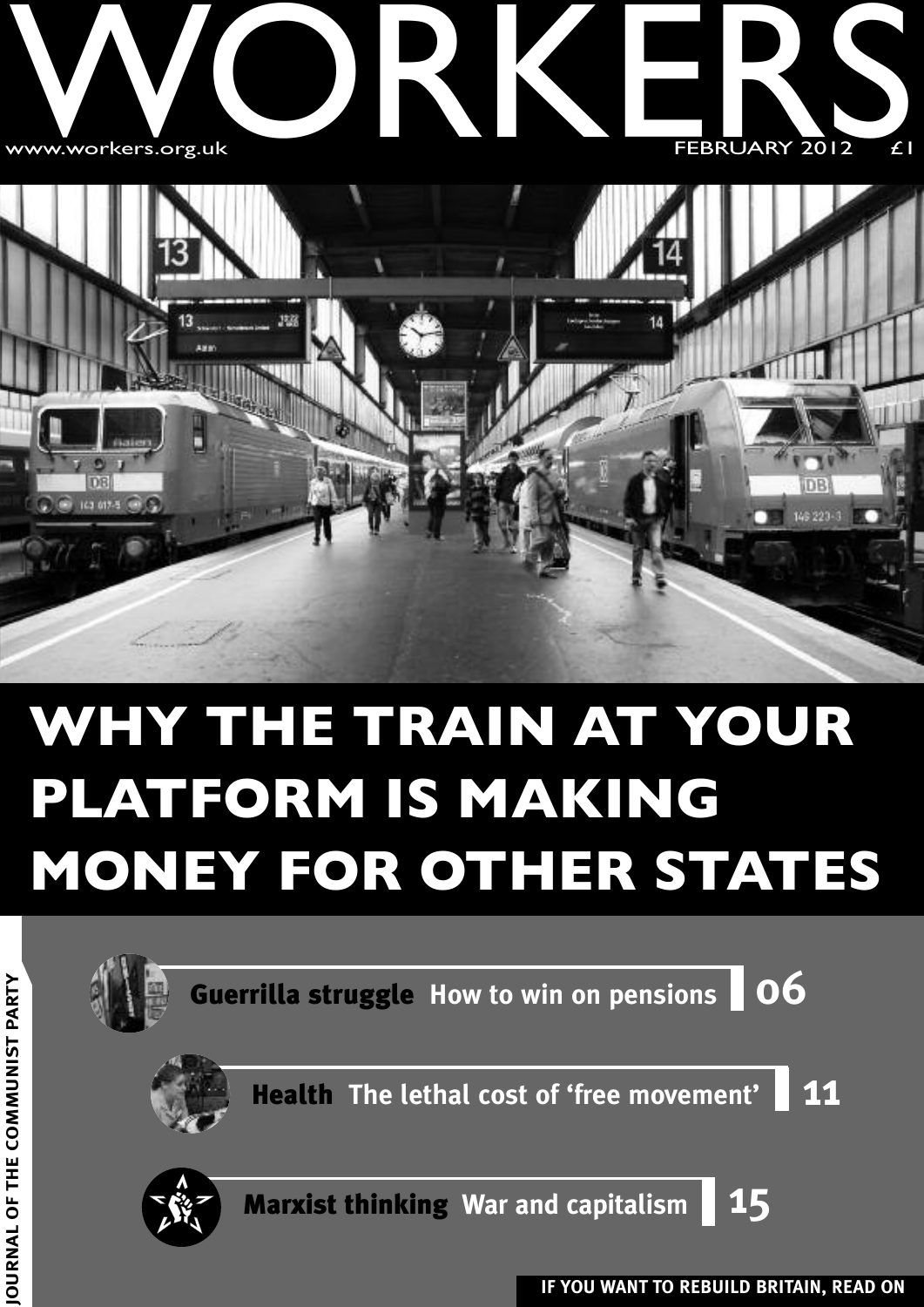# WORKERS A world to win  $66^{\circ}$

**WE'RE VERY good in Britain at making fun of things. We mock, we scorn – and then we move on. Satire has become safe. But this year has got to be the year we stop mocking the European Union and start the process of leaving it.**

**Take almost any of the core challenges facing the working class and you see the hand of the EU, from pensions (p6) and transport (p8) to the ludicrous requirement to register doctors and nurses who can't speak English**

**(p11). The EU's free movement of capital and labour is killing Britain.**

**There's one good clause in the Lisbon Treaty – the one saying how countries can leave the EU. Let's give the notice of intent it talks about, and start planning a life for our country and our class free of Brussels and the Single Market. It's just 16.5 per cent of world trade, anyway (2009 figures). There's a whole world out there for Britain to trade with: in truth, nothing to lose and a world to win. ■**

## The war on Syria has already begun

**THE WAR on Syria threatens to become another undeclared war like NATO's attack on Libya. NATO is already secretly involved, with Turkey taking the lead as US proxy.**

**Turkey's foreign minister has admitted his country is ready to invade as soon as there is agreement among the Western allies. The intervention would be billed as based on the "responsibility to protect" that was used to justify attacking Libya. Turkish sources suggest that they would start by creating a buffer zone along the Turkish-Syrian border.**

**Unmarked NATO warplanes have been arriving at Iskenderum, near the border, delivering Libyan volunteers and arms seized** **from Gaddafi's arsenal. French and British special forces are already on the ground aiding the Syrian opposition, while the CIA is providing communications equipment and intelligence.**

**The UN report that Assad's forces have killed more than 3,500 civilians is uncorroborated and based largely on rebel sources. Even the CIA has refused to confirm this. Likewise, accounts of mass defections from the Syrian army and pitched battles between deserters and loyal soldiers appear to be fabrications.**

**When the Syrian government says it is under attack from opponents who are armed, trained, and funded by foreign governments, it's right. ■**



WORKERS is published by the Communist Party of Britain (Marxist-Leninist) 78 Seymour Avenue, London N17 9EB. www.workers.org.uk ISSN 0266-8580 **ISSN** 0266-8580



## **Contents – February 2012**

News NHS bill hits huge opposition, p3; Boost for transport, p4; Slump hits print industry, p5; News Analysis: The price of resisting imperialism, p6 NHS bill hits huge opposition, p3; Boost for transport, p4; Slump hits print industry, p5; News Analysis: The price of resisting imperialism, p6

**Features Constructs Constructs 1996**<br>**Features 1996**<br>**Example 2006**<br>**Example 2006**<br>**Example 2006**<br>**Example 2006**<br>**Example 2006**<br>**Example 2006**<br>**Example 2006**<br>**Example 2006**<br>**Example 2006**<br>**Example 2006**<br>**Example 2** Guerrilla struggle: the way forward for the fight on pensions, p6; Alarm signals as foreign state enterprises line up to take over Britain's transport, p8; The deadly cost of the "free movement" of health professionals, p11



1914: The road to catastrophe, p14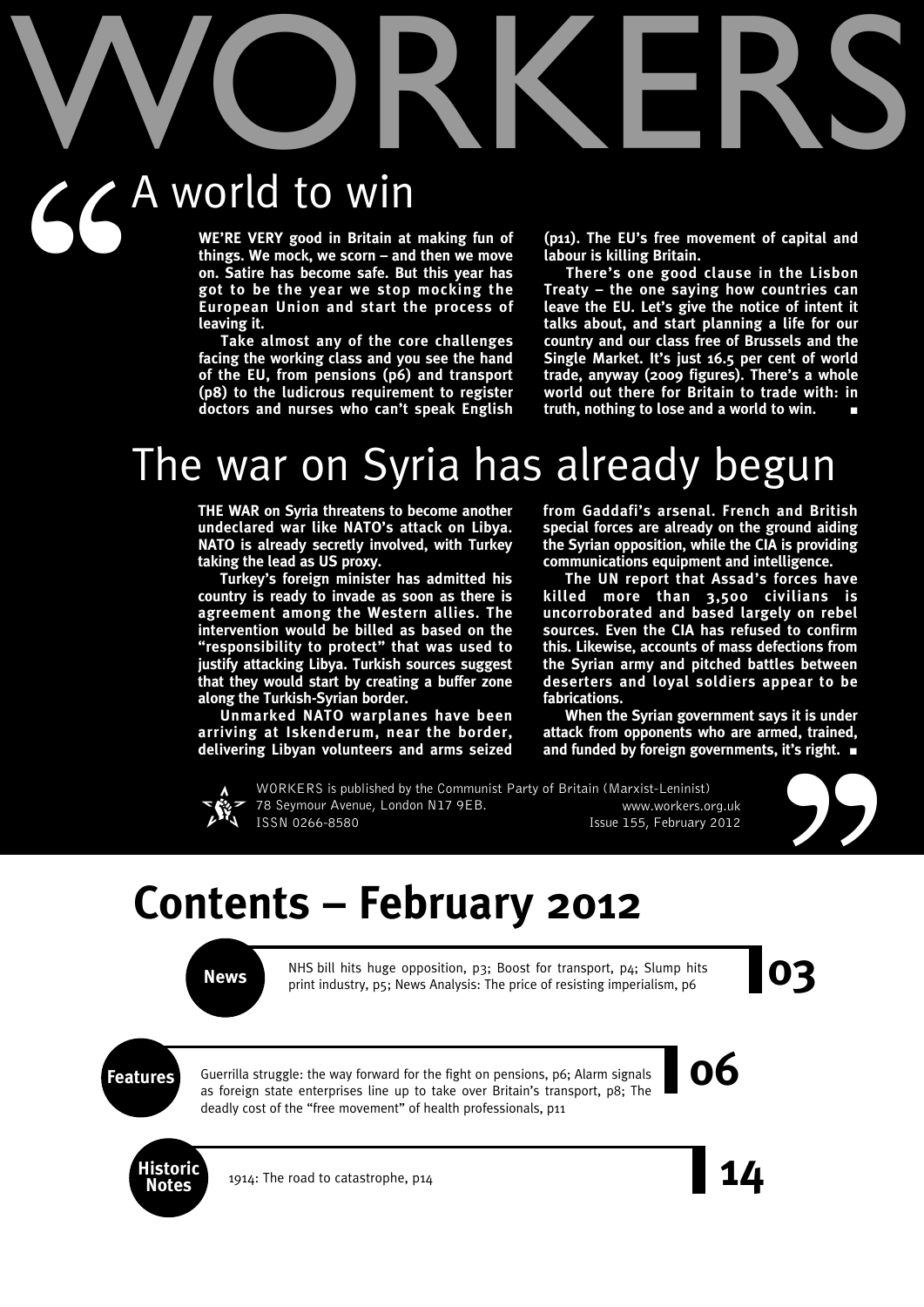| <b>NHS</b>           | Bill hits huge opposition      |
|----------------------|--------------------------------|
| <b>PENSIONS</b>      | <b>Battle at Unilever</b>      |
| <b>IRAN</b>          | Scientist murdered             |
| <b>TRANSPORT</b>     | Infrastructure boost           |
| <b>HUNGARY</b>       | Outside pressure               |
| <b>EDUCATION</b>     | Paying the price               |
| <b>PRINTING</b>      | Slump rocks manufacturers      |
| <b>EUROBRIEFS</b>    | The latest from Brussels       |
| <b>NEWS ANALYSIS</b> | Perils of fighting imperialism |
| <b>WHAT'S ON</b>     | Coming soon                    |
|                      |                                |

## **NHS bill hits huge opposition**

LIKE A SERIES of explosions on a delay button, so the professional organisations spoke out against the Government's Health and Social Care Bill in the third week of January. Professional leaders who had worked with the government during the "listening exercise" moved to a position of total opposition and presented their case in the starkest terms.

First the GPs, the professional group supposedly leading Lansley's reforms. In an online poll of doctors, 1,900 out of 2,600 respondents said it was appropriate to pull the legislation even as it wends its way through the House of Lords. When asked if the Royal College of GPs, which represents 44,000 doctors, should call for the bill to be withdrawn jointly with other medical royal colleges, more than 98 per cent of respondents said they "strongly support" or "support" such an action.

The British Medical Association council voted to oppose the bill "in its entirety", telling their members that "chaotic changes and hastily-developed guidance … appear to be risking the ability of healthcare professionals to lead on commissioning services."

Then the Royal College of Nursing, which for a year and a half has entered into discussion about the reforms, declared it found itself "with no other option than to adopt a position of outright opposition to the Health and Social Care Bill".

At the committee stage of the bill in the House of Lords the RCN worked with Baroness Emerton to lay amendments that would mandate safe staffing levels for nurses and regulation of Healthcare Support Workers. The government rejected these important safeguards and the amendments had to be withdrawn. The RCN also said it was increasingly concerned about "the hitherto unknown consequences of EU competition law, with a real worry that NHS funds will be diverted from funding care to fighting costly law suits."

Cathy Warwick of the Royal College of Midwives put their position succinctly: "Breaking up what we have, embracing the private sector, and injecting full-blown competition and market forces is not what the NHS needs or what health professionals and patients want. We join the growing chorus of voices calling for the bill to be withdrawn, and the proposed reforms stopped in their entirety."

Then on the NHS Managers.net, a senior manager wrote in his blog that NHS managers do not want this and said "they are scared they are being asked to deliver the undeliverable. They are seeing chaos, dissonance, conflict. They are watching the system being ripped-off and are unable to stop it."

On 8 February the report stage in the House of Lords begins. This could be the last time the Lords discuss the NHS plans in detail. Yet this Bill will not be killed in the Lords but by the people, if they so decide. Every worker has been told – the stakes are very high. **■**

**If you have news from your industry, trade or profession we want to hear from you. Call us on 020 8801 9543 or email to rebuilding@workers.org.uk**

#### **PENSIONS**

#### **Strikes hit Unilever**

WORKERS AT Unilever have ushered in the new year with a series of strikes to protect their pension fund against changes that would see their pensions drop by between 20 and 40 per cent.

The rolling strikes went from Purfleet in Essex to Trafford Park in Manchester, Port Sunlight on the Wirral to Barnwood in Gloucester, Crumlin in Gwent to Warrington, Cheshire, and from Leeds to Norwich. Action began in December with 2,500 workers, members of USDAW and Unite, striking across the country.

The strikes have hit brands such as Dove, Marmite, PG Tips, Pot Noodle and Hellman's. Unilever's billion-euro brand Lipton Tea, however, is outsourced to Pakistan and the teabags are made by agency staff: not a single directly employed worker is involved in their production.

#### **IRAN**

#### **Scientists murdered**

ANOTHER IRANIAN scientist, Mostafa Ahmadi Roshan, has been assassinated in Iran by a car bomb, the fourth Iranian scientist killed in two years.

The US and Israeli governments have declared they will use all means necessary, not excluding military attack, to change the Iranian government. They aim to stop Iran's industrial autonomy, on which the independence of Iran as a country and the freedom of its people depend.

The US is also raising the threat level by sending a nuclear aircraft carrier, destroyers and nuclear submarines into the Persian Gulf and by imposing harsher sanctions on trade, particularly on oil. **■**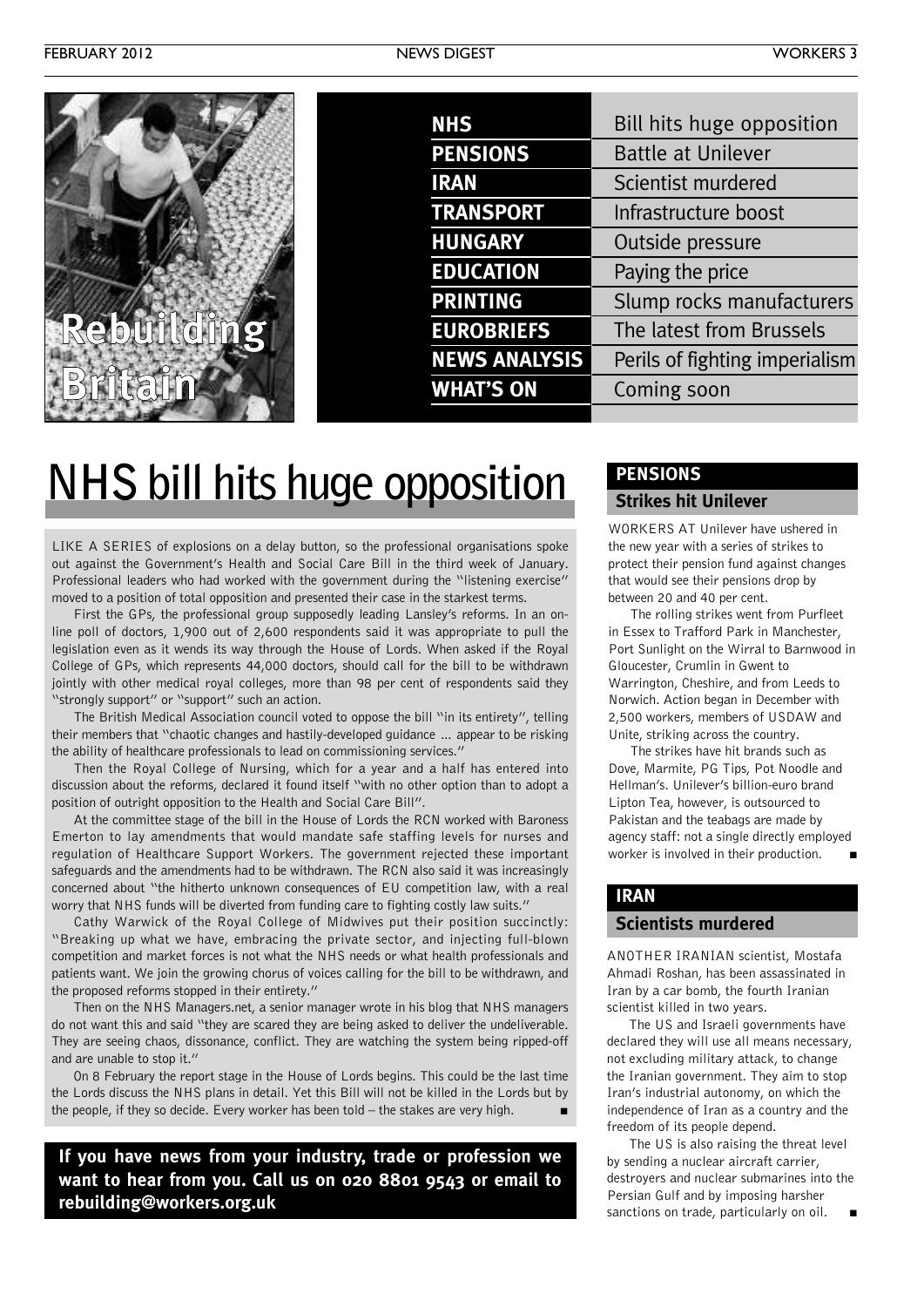#### 4 WORKERS

#### **EUROBRIEFS**

#### **The latest from Brussels**

#### **Giving it away**

IT HAS been revealed that in 2010 Britain's gross contribution to the EU was £18.46 billion, more than 5 per cent up from 2009. Our net contribution is rising even faster. It has risen to £10.3 billion in 2010 from £6.6 billion the year before, when the Labour government gave up our rebate. For £10 billion we could have around 65 new hospitals (£150 million each).

#### **We want a referendum**

AN ICM poll for the SUNDAY TELEGRAPH found that 59 per cent of respondents want a referendum on the EU by the end of the next parliamentary term in 2015 or sooner. And 35 per cent are in favour of a referendum within one year.

#### **Falling short**

THE 17 eurozone members have fallen 50 billion short of the EU's 200 billion euro target contribution to the IMF. Britain and other countries refused to commit the 30 billion euros they were asked for. And 200 billion euros would not be enough anyway. Italy alone needs 300 billion for refinancing this year.

#### **Exposed**

THE EUROPEAN Central Bank's exposure to weaker eurozone economies has now reached 705 billion euros, up from 444 billion euros only six months ago. The reason: the ECB has had to buy government bonds and provide cash for banks to operate.

#### **VAT attack**

THE EUROPEAN COMMISSION wants to scrap VAT exemptions on children's clothes, food, travel, books, newspapers and other goods, adding 20 per cent to the cost of those items in Britain.

#### **Pensions ploy**

THE EU plans to extend Solvency II, a 2009 Directive on capital requirements for occupational pension schemes allegedly meant to lower their insolvency risk. It is also trying to increase the number of schemes operating across borders, rare at the moment. The new capital requirements could completely kill off Britain's occupational pensions (something the EU has long had in its sights), costing the funds between £250 and £500 billion and introducing a different model of financing.

**ILACKLISTER** 

47416

# **JPPORT GROL**

**Agency workers have no legal protection against blacklisting by multinational firms, according to <sup>a</sup> decision in the Central London Employment Tribunal on Friday <sup>20</sup> January. The court found that engineer Dave Smith (centre) had been blacklisted because he raised concerns about asbestos on building sites and because of his trade union activities. Firms actually admitted that their managers had supplied the malicious information in Dave Smith's blacklist file (collated by the Consulting Association) in <sup>a</sup> signed statement to the court. Evidence given under oath shows that spies attended union meetings and gathered information about people outside work. Ex-police officer Dave Clancy, Head of the Investigations Team at the Information Commissioners Office, and the man who led the raid on the Consulting Association premises and who discovered the blacklist, said, "There is information on the Consulting Association files that <sup>I</sup> believe could only be supplied by the police or the security service."**

## **Boost for transport**

BRITAIN'S CREAKING transport industries received encouraging news last month. First, the government announced its decision to go ahead with the first phase of HS2, the highspeed railway from London to Birmingham, with later branches to be built, one to Manchester, and one to Sheffield and Leeds. Only days after the HS2 decision, the government said it would look seriously at a new London airport in the Thames Estuary.

It is understandable that those directly affected would be unhappy with such decisions. Many before them have had the experience of finding out they were in the path of or near to a new or upgraded airport, road, railway, power station or other essential infrastructure development, but have had to accept these developments for the greater good.

Such projects, the reasons for them and the sites chosen for their construction need careful thought. Similarly, we need to ensure that it is British expertise and British workers carrying out the projects. Areas of outstanding natural beauty open for all to enjoy should of course be protected and it is a matter for debate how best this can be done: tunnelling is certainly one solution. Rail is far less damaging to the environment than road transport, and airports probably cause the worst transport-related noise pollution.

So if we really need a new airport, any plan to build it where the planes will take off and land over water must be taken seriously. The fact that Boris Johnson is mayor is not a good reason to oppose an airport dubbed "Boris Island", something that the London Labour Party should think about.

These projects are a response to the fact that old infrastructure has reached its capacity. Both Heathrow Airport and the West Coast Main Line railway are essential transport arteries that are clogged. Very large sums of money have already been spent on trying to enlarge their capacities, but it is clear to most that further expansion of both would be a short-term stopgap measure.

With the huge increase in aviation, other major cities around the world have recognised the need for new modern airports and built them. Most of western Europe now has a network of high speed railways. All Britain has now is a short fast rail line out of the country!

Just as we need energy to develop Britain, we need modern transport infrastructure. The two go hand in hand. Just as we need the state to invest in new power stations, we need the state to build new railways, new airports, and yes, even new roads. But with the mass of people, the working class, in control of the decisions.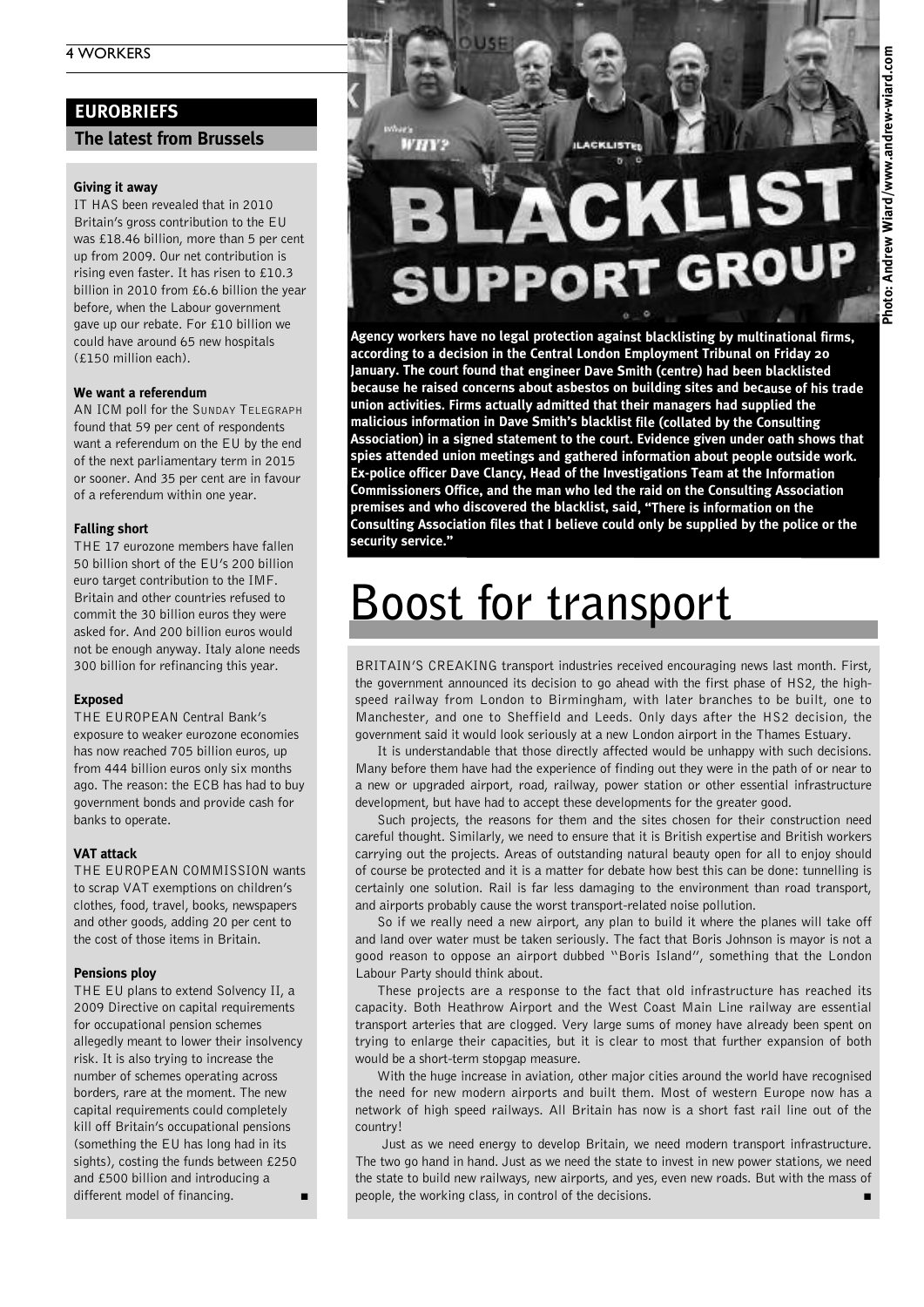#### **Paying the price EDUCATION**

AS WORKERS went to press, it emerged that Devon has entered into a £125 million, seven-year contract with Babcock International to provide services to schools. The move will surely cause concern for teachers, parents and students in Devon, who will be wondering what price they will have to pay for the outsourcing of this service to a contractor seeking profit.

Evidence from elsewhere in the country suggests this kind of development has little to recommend it in terms of improved performance (the recently reversed 10 year experiment in Bradford with Serco springs to mind), and is more to do with a government drive to replace collective provision, local authorities, with fragmented, individualised provision via

academies, free schools, and here, outright privatisation.

But there is a greater significance than the dissolution of education, and that is the destruction of manufacture. Babcocks, a name once synonymous with engineering and boiler making, now plies its trade in the "services" sector, selling its capacity to manage, rather than make.

• The Department of Education has announced that of the 600 proposed "free" schools, 155 are already extant, fee-paying schools. It has not explained how former selective schools are to adjust their admissions criteria or how their costs are to be altered. For example, average funding for state-maintained secondary schools in Bradford is approximately £6,000 per child. Bradford Girls' Grammar School, which proposes to become a "free" school, currently charges fees of up to £11,000 per year. **■**

## **Slump hits print industry**

THE PRINTING industry has been experiencing difficulties for the past few years due to over-capacity, rising raw material costs and above all the general stagnation of the economy. The new year has started badly for the web offset sector as three big players have announced wage and job cuts.

Polestar, the magazine printer, has announced the closure of its Colchester factory, which employs 300 staff, and more job cuts over the rest of the group. The Wyndeham Group is laying off 85 staff at its Essex factory. And BGP, which employs 570 workers, has asked staff to vote on a pay cut of 20 per cent across the group.

Unite national officer Steve Sibbald describes the opening week of 2012 as "probably one of the worst we've ever had". The union has condemned the BGP company ballot as illegal and urged its members to resist pay cuts. Sibbald says, "The problem in the sector isn't wages, it's over-capacity. Everybody at BGP, Polestar and Walstead could take a 50 per cent pay cut, but that isn't going to create more work. At the moment the web-offset sector is just subsidising publishers at the cost of the staff."

The problems of the industry affect even the mighty German engineering sector. One of the world's biggest printing press manufacturers, ManRoland, has given up the ghost, affecting its 6,000 staff worldwide. Sales have halved since 2006. Meanwhile, its competitor Heidelberg, also based in Germany, has seen its sales fall by a third, prompting big lay-offs and factory closures. Heidelberg shares, which traded at a high of 45 euros, now sell for 1.50 euros.

#### **HUNGARY**

#### **Outside pressure**

THE EUROPEAN Union has stepped up pressure on Hungary over the country's refusal to implement austerity policies and threatened legal action over its new constitution. The pressure was met with a furious demonstration on 22 January in the capital, Budapest, that drew more than 100,000 people in support of the government, according to news reports.

The threats of legal action from the European Commission are escalating the stand-off between Budapest and the European Union, as Hungary negotiates

fresh financial aid from Europe and the International Monetary Fund.

Over the past months, the country's credit rating has been cut to junk by all three major rating agencies, unemployment is 10.6 per cent and the country may be facing a recession.

But bailout negotiations between Hungary and the European Union/International Monetary Fund broke down after the Hungarian government refused to cut public spending and Hungarian lawmakers implemented a new constitution reasserting political control over its central bank. European treaties demand that central banks remain independent of governments.

#### **WHAT'S ON**

#### **Coming soon**

#### **February**

**Wednesday 15 February, 7.30pm. Conway Hall, Red Lion Square, London WC1R 4RL. Nearest tube Holborn.**

**"Trade Unions – Dead or Alive?"**

The press continually carry the obituaries of trade unions. Yet they survive, as organic and necessary to the working class as the air we breathe. But what state are they in? Are they truly alive, or just going through the motions? Can they re-grow, or will workers let them fade away? Come and discuss the future for working class organisation. Everybody welcome.

#### **THATCHER**

#### **Funeral dirges**

BEFORE LABOUR lost office in 2010, Brown, Miliband and others proposed that Margaret Thatcher should receive a state funeral for services to capitalism. This revolting idea has been rapidly distorted by workers with a sense of humour.

Launched on the government's own epetition site are three petitions that concern Thatcher. By mid-January nearly 8,000 people strongly objected to a state funeral. But a staggering number, nearly 28,000, supported the idea, though only if it was privatised and her thieving friends in the City paid for it. A pathetic 24 people actually supported the idea of a state funeral.

A hundred thousand signatures are required before the House of Commons Backbench Business Committee has to take note. We already endure films, statues and cult status for this anti-working class nobody. Enough is enough. **■**

#### **Unpaid overtime WORKING HOURS**

THE LATEST quarterly Labour Force Survey shows that 2 billion hours of unpaid overtime were worked in 2011, which the TUC says is the equivalent of a million fulltime jobs.

About 5.3 million workers put in a weekly average of 7.2 hours, worth about £5,300 a year each. Most of the estimated total of £29.2 billion was donated to bosses by workers in London and the South East. The survey found that about one million more workers were working unpaid overtime than in 1992, when data were first collected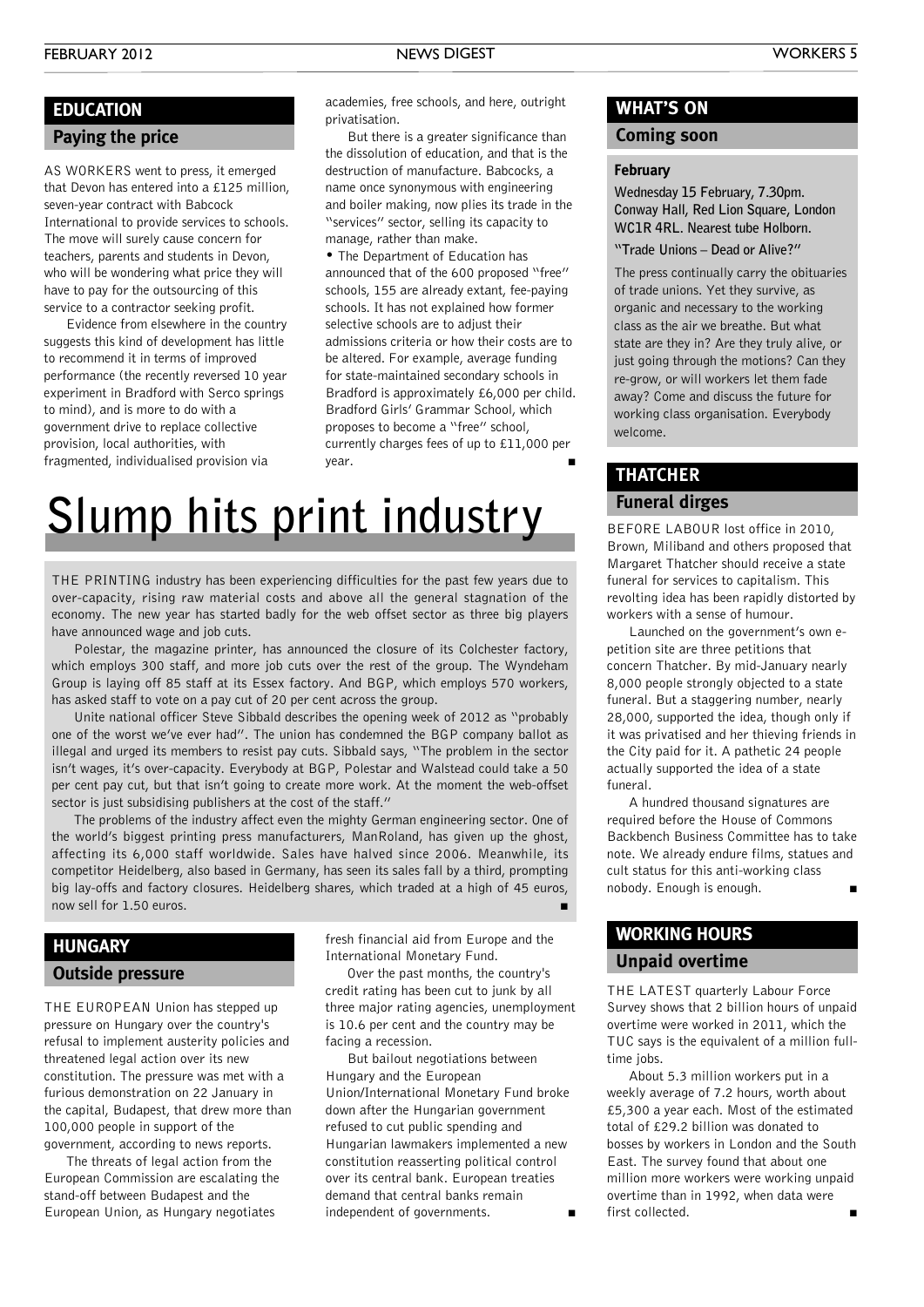#### **NEWS ANALYSIS**

#### **The perils of resisting imperialism**

**WHY ME? This may well have been the question being posed by both Colonel Gaddafi of Libya and Laurent Gbagbo of Côte d'Ivoire as they came under fire from French and NATO armed forces last year. Both men were removed from power, the first killed and the second forcibly taken to the International Criminal Court at The Hague. The ostensible reason: because both were attacking civilians in their own countries, according to the complicit UN.**

**This is now a pretext for armed intervention in Syria where, coincidentally, some of the same "civilians" active with weaponry in Libya are now being identified. (Active, as they were in Bosnia, Kosovo, Iraq and Afghanistan and Chechnya.)**

**What wasn't broadly publicised at the time of Gbagbo and Gaddafi's removal and killing was their joint crime of resisting the imperial ambitions of the USA and the EU. Gbagbo, for whatever reasons, had come around to adopting a public opposition to the continuation of the West African CFA franc as his country's currency, and had its removal as part of his election programme.**

**The West African CFA – originally "Colonies françaises d'Afrique" ("French African colonies"); now Communauté financière d'Afrique ("Financial Community of Africa") – is a trading agreement and monetary arrangement covering eight countries in the region. Gbagbo wanted to take Côte d'Ivoire out of the CFA as it permanently cedes power over a nation's currency to France and the eurozone. In this way, France decides what's produced, what's traded and what the terms of trade are for the eight countries and their relations with France.**

**French president Sarkozy couldn't countenance this challenge, so his 2,500 troops sent to interfere in the election captured Gbagbo and whisked him out of the country, leaving the more compliant Alassane Ouattara in control.**

#### **The big mistake**

**Across the continent, Gaddafi had made the mistake of saying "no" to the Mediterranean Basin Alliance, an imperialist trading scheme dreamt up by the EU at the Barcelona Conference in 1995. Under the scheme, North African countries enter into unfavourable relations with the EU and trade at a disadvantage. Morocco has been tied into the scheme for a number of years and will no doubt be in someone's sights for breaking the terms by kicking EU fishing fleets out of its territorial waters.**

**Instead, Gaddafi had pursued the creation of a Pan-African bank, funded by Libyan oil revenues to the tune of £42 billion. A number of countries from South Africa to Sudan were interested in this scheme that would have allowed for African-funded investment in industry and equal terms of trade. With China becoming increasingly influential across the continent of Africa the EU and USA are concerned that those countries in thrall to western finance should remain so.**

**Thus Gaddafi, who only two years ago was still being praised for "coming in from the cold", had to go. ■**

If the resistance to the government's **what each section of workers wants** a **needs** and strengths. It is not, and no

## **Guerrilla struggle: the <b>w**

THE GOAL of the two million strong 30 November strike was to get the government to enter into meaningful negotiations and discussions over public sector pensions. It made its point strongly, showing that passions about the pensions issue run high across a huge swathe of public services. Now, negotiations affecting the major schemes – teachers, civil servants, local government workers, health workers – plus the smaller specialised schemes, are in the offing, especially in health and local government.

30 November showed powerfully what unites us. It always had to be followed by a more guerrilla and protracted approach, where the various sections involved in the numerous (and different) pensions schemes fight on their own ground. And that is just what is happening. There is no cause for wailing and gnashing of teeth because it's where we should be. The relative strength or weakness of each sector is becoming apparent and will be further exposed. Each must fight according to its strength.

Unison and the GMB, whose members comprised over 1.25 million of those who struck, have accepted a Heads of Agreement framework for negotiation. Both unions have agreed that there will be no further action until those negotiations are concluded, and until an offer, if one emerges, is put to their members. The mandate for industrial action remains live but is parked for the moment.

Other unions are undecided or do not believe that the Heads of Agreement provides any framework for negotiation. Some posture, saying it is better to have an imposed and far worse deal than try to steer the government in another direction. Some clamour for neither peace nor war, neither advance or retreat but just mouth slogans as though chanting a mantra will fix the situation.

#### **Strength and weakness**

So far the pensions dispute has been a set piece cul-de-sac battle selected by the government on their terms, but it is not over. The trade unions have struggled to find initiatives or tactical ingenuity to come up with differing options on action they could deliver. In local government the plain fact is that historic areas of strength, which in the past were used for selective action, are now removed from the trade dispute. Vast swathes of the public sector have been outsourced and privatised – hence removing those workers from the dispute.

Others have seen union density eroded because the hard work of recruiting and sustaining union workplace organisation was ignored during the years of the last Labour government. Easier to pursue the soft win victories of legislation aimed at equalities and legal redress than to battle day in day out to win over workers' minds. Easier to play at merger games, promoting business and managerial unionism, rather than organise the workplaces.

The sheer difficulty of running a legal ballot and holding a legal trade dispute permeates every trade union, leading to paralysis. For every organiser, negotiator, or strategist at the table there are a several lawyers present and "advising".

There are those in the unions who are intent on engineering a split between the unions over an ultra-left agenda, opposed by those who are tactically astute enough not to be walked into a trap set by the Coalition. There are those who think sloganising replaces organisation and thoughtthrough strategies aimed to win. These strategies begin with the defeat of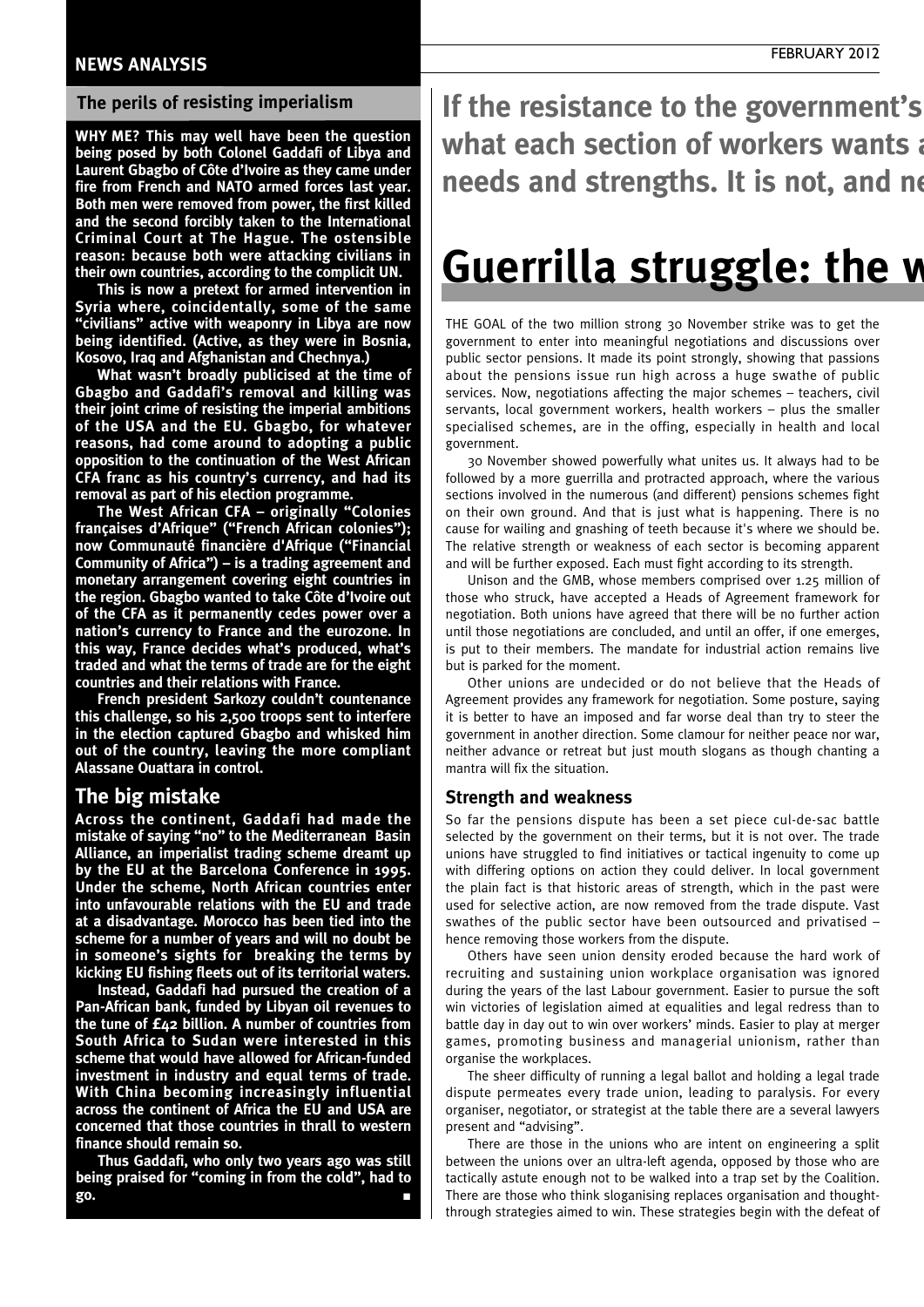plans for public sector pensions is to thrive, it must be based on **what each section of workers wants and their ability to wage a protracted war based on their own nda nota a nota netable <b>one solution** for everyone...

## **Guerrilla struggle: the way forward for the fight on pensions**

the worst excesses being proposed and including knowing when to retreat in order to be ready to fight another day.

Some cynically see the dispute as an exercise to merge unions, e.g. Unite and PCS, to promote the sectarian and failed politics of the ultra-left. Such a merger would have no workplace root or strategic value to the working class: it would simply feed personality, ego and delusions of power. Those who preach so-called unity, refuse to consult the membership, fail to work to bring non-TUC trade unions such as the British Medical Association and the Royal College of Nursing into our ranks, and clamour for another joint strike date, are the real voices of division and defeat.

The negotiations over the schemes will produce differing outcomes and differing possibilities. But this is the nature of guerrilla struggle and opens up the opportunity of mobile rather than positional warfare. It will help shift the mind-set that there is only one answer; a one size fits all solution.

Given that the government started out intending to destroy all public sector pension schemes, it will be a victory when they are forced to concede the continuity of the schemes, whatever difficult decisions workers in those schemes will have to address. It is also heartening to note that the pensions fight is alive in the private sector, where Unilever workers are taking industrial action over plans to downgrade their pension scheme.

#### **Clarion call**

So despite all the shortcomings within the unions, 30 November 2011 was a clarion call "warts and all", which went right across Britain and coincided with an upsurge in the hatred towards the EU. Note that since then the Coalition and the quisling Scottish National Party have sought to put the question of Britain's division on to the front burner. They fear organised British workers, and 30 November showed the beginnings of what a united British working class can achieve – but the key is still guerrilla struggle without silly "gestures and heroics".



**Photos: Workers** Photos: Workers

**A Royal College of Nursing banner proudly on display in Sheffield during the 30 November strike. The involvement of non-TUC unions such as the RCN and the British Medical Association will be crucial to the fight for pensions in health.**

Of course, the EU orders to the British government are to undermine both public and private pension provision by further tightening the already destructive pensions accountancy rules. Unless they are tackled these changes will encourage companies to further withdraw from pension provision, returning individuals to personalised pensions savings and impoverishing future generations. Unions must revisit their policies towards the EU in the light of this attack.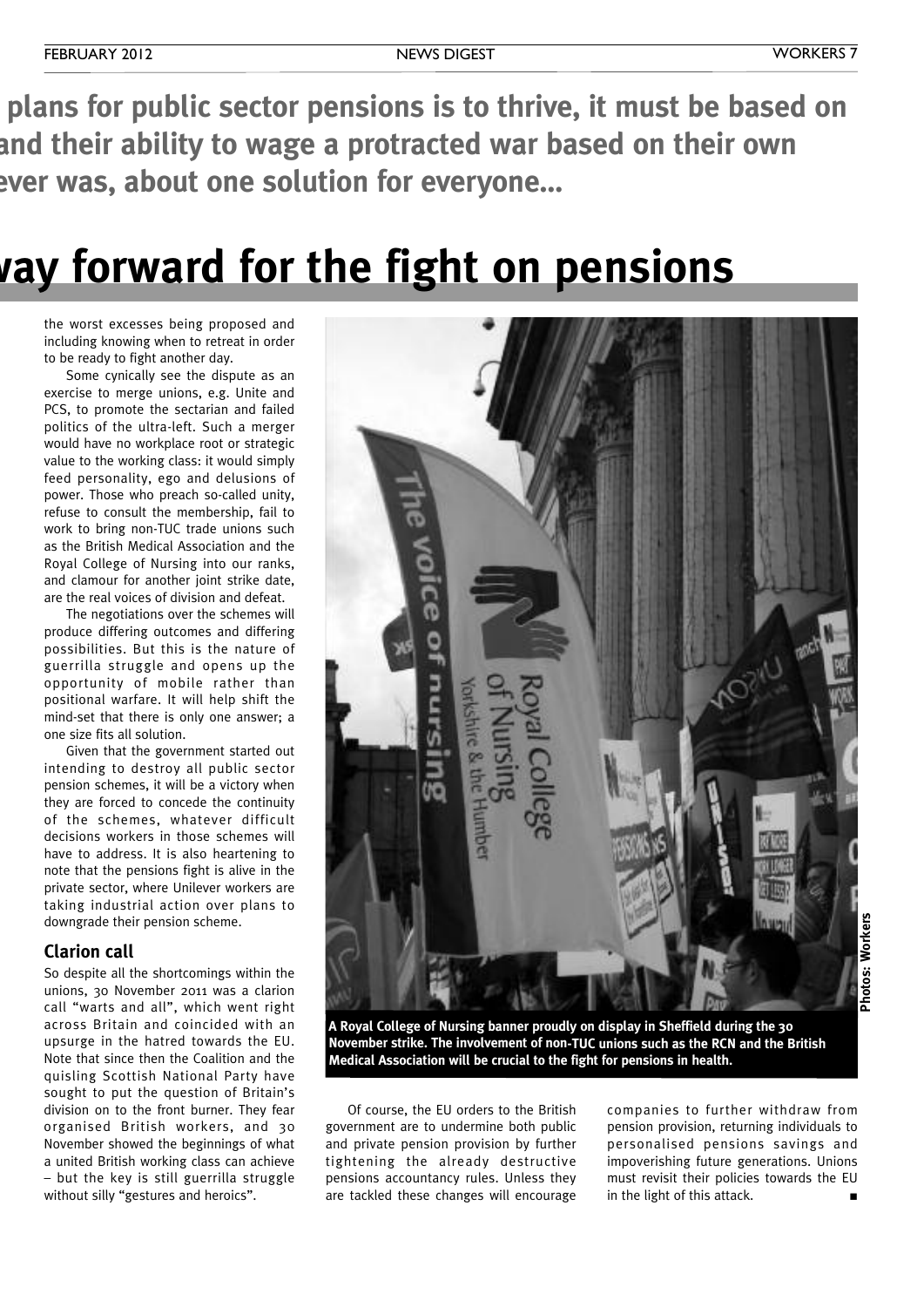Fed up with poor service and soaring fares, increasing numbers **astonishingly, that's what is happening. Except not in the way a** 

## **Alarm** signals as foreign state enterprises



Here comes the state sector: Germany's. Picture shows a DB train in Stuttgart in July 2010, just a month before German State Railways **finalised its takeover of Arriva.**

AMAZINGLY, MORE and more of Britain's train and bus companies are moving out of the private sector, and into the public sector. Even more incredible is the fact that it is not the British public sector they are joining, but those of France, Germany and the Netherlands.

Last month, in an article on energy supply, WORKERS exposed the fact that German, French and Spanish companies are dominating the British energy market, treating the British people as a captive colonial market. There are notable parallels with the provision of public transport in Britain.

The Netherlands State Railways has just won the franchise to operate services in East Anglia out of London Liverpool Street. DB, the German state railway, has just purchased open access operator

Grand Central which runs train services on the East Coast route from Sunderland and Bradford to London.

Both the above railway companies are now running many of Britain's bus services. In London, they have been joined by RATP, the Paris municipal transport authority. There is seemingly no end to this trend, with French national rail operator SNCF looking to increase its involvement in Britain's railways; both it and the Dutch are shortlisted for in a race to the bottom to take over Virgin's West Coast franchise at the end of 2012. The Danish and Spanish railways are also busy preparing to enter the fray.

So why isn't this takeover of our public transport system by foreign public transport operators more obvious, and widely known about? The answer lies in

the fact that they are using pseudonyms to operate here. SNCF is known in Britain as Keolis, and Dutch State Railways is Abellio. The Germans have taken over British company Arriva, and all their passenger operations are now part of that "division" of DB. It is rumoured that the Spanish will either bid in partnership with or take over another 'British' company National Express, now dominated by Spanish shareholders.

Why is this happening? Principally for two reasons, both associated with the European Union's obsession with the market and "liberalisation".

In the 1990s, the Thatcher and Major governments in Britain zealously encouraged the EU's diktats on breaking up and privatising the railways. These were largely ignored by the rest of Europe.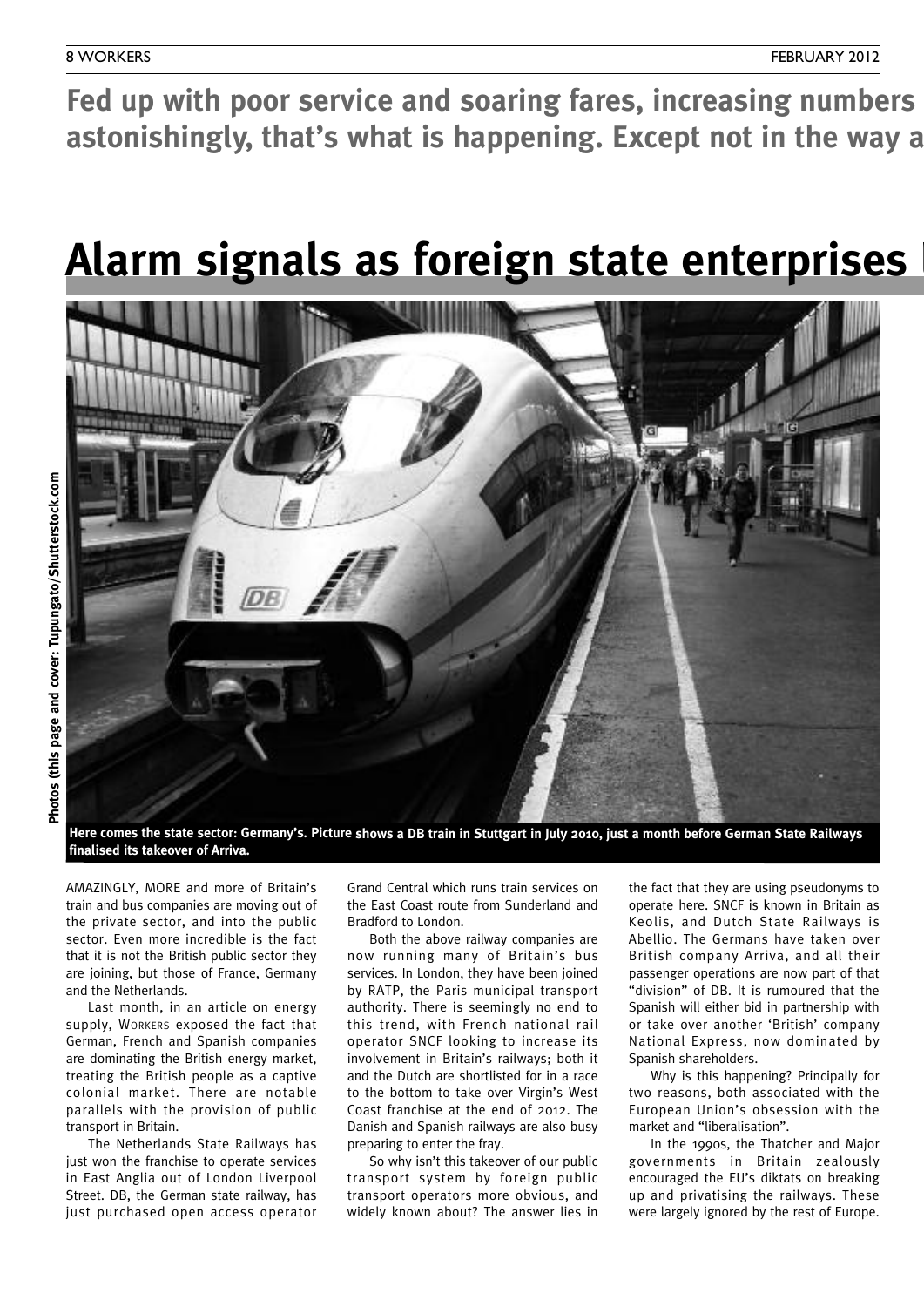in Britain are calling for the railways to be re-nationalised. And **astonishingly, that's what is happening. Except not in the way any worker in Britain would want…**

## **Alarm signals as foreign state enterprises line up to take over Britain's transport**

Private bus companies that emerged from the breakup of Britain's publicly owned National Bus Company ten years earlier were best placed to take part in the feeding frenzy following rail privatisation, companies like National Express, Stagecoach and First Group.

Meanwhile, western Europe's national railway operators have metamorphosed into giant multi-national transport corporations, preparing for the increasing EU-driven liberalisation of the railways to come. These companies have clearly been made ready for privatisation, but the recent economic crisis has apparently put governments off for now. The relatively small British bus companies are no match for these massive corporations, and it is thought that the takeover of Arriva by DB will be followed by another feeding frenzy as the bus companies are gobbled up by the big rail corporations.

And like the rest, DB is not just interested in railways – it runs buses, trams and metros across Europe, and a huge logistics organisation (DB Schenker) which is the biggest rail freight company in **Britain** 

#### **Exporting profits**

Recently, it has become clear that the German government has given DB a clear steer that any profits made from its "extracurricular" activities in Britain and elsewhere are to be used to invest in German railway services. This means British workers travelling on DB's careworn and overcrowded trains here, paying some of the highest fares in Europe, will be contributing to more new trains in Germany!

And DB is certainly ripping off the British passengers. The recent average 6 per cent fares increase authorised by the government disguised some scandalous increases on DB's Cross Country franchise, which runs the length of the country. Not only did they put the prices of ticket types up, but they changed the validity of cheaper walk-on fares. Unless you want to arrive after 7pm in the evening, the Plymouth to Edinburgh standard class return fare rose from £178 to over £350. It has become much cheaper to travel via

**"Most passengers of course don't realise they are travelling with foreign train or bus companies…"**

London for such journeys rather than to take the hourly through service.

Most passengers of course don't realise they are travelling with foreign train or bus companies, hiding behind a convenient pseudonym.

#### **Threat to buses**

Buses are the most frequently used form of public transport, and around 123,000 people are employed in the bus industry. However, government funding cuts are now putting many of Britain's bus services in jeopardy.

The government is cutting 28 per cent of the money it gives to local authorities for public transport, with some rural counties losing perhaps 50 or even 100

per cent of their council-funded bus services. Other councils are cutting all weekend and evening services. In many areas concessionary fares schemes for young people and for free bus pass holders during peak hours are being withdrawn.

The government doesn't have to withdraw free travel for pensioners – there won't be many buses left to use! Council supported bus cuts are being made at a time when commercial bus services are also being hit hard by the cuts.

A 20 per cent cut in the fuel tax rebate for buses will come into force in 2012. This will combine with changes to the formula used by councils to calculate the way companies are reimbursed for carrying bus pass holders. These formula changes will mean another £100 million in funding being lost from the bus network.

In response, Unite and RMT are supporting the Campaign for Better Transport's Save Our Buses campaign.

Not to be outdone by the ConDem government, the SNP-led Scottish

*Continued on page 10*

## **Meet the Party**

**The Communist Party of Britain's new series of London public meetings began on 29 September 2011 and will finish on 14 June; except on May Day, all are held in the Bertrand Russell room, Conway Hall, Red Lion Square, Holborn, London WC1R 4RL, nearest Tube Holborn. Other meetings are held around Britain. All meetings will be advertised in What's On, see page 5.**

**The theme of the next meeting, on Wednesday 15 February, will be 11** The theme of the next meeting, on Wednesday 15 February, will be<br>**12 Trade Unions – Dead or Alive?". Details of further meetings will be announced in WORKERS and at www.workers.org.uk.**

**The Party's annual London May Day rally is always held on May** M **Day itself, regardless of state bank holidays – in 2012, Tuesday 1 May, in Conway Hall, Holborn. There will also be May Day meetings elsewhere in the country.**

**As well as our regular public meetings we hold informal** M **discussions with interested workers and study sessions**

**for those who want to take the discussion further. If you are interested we want to hear from you. Call us on 020 8801 9543 or e-mail to info@workers.org.uk**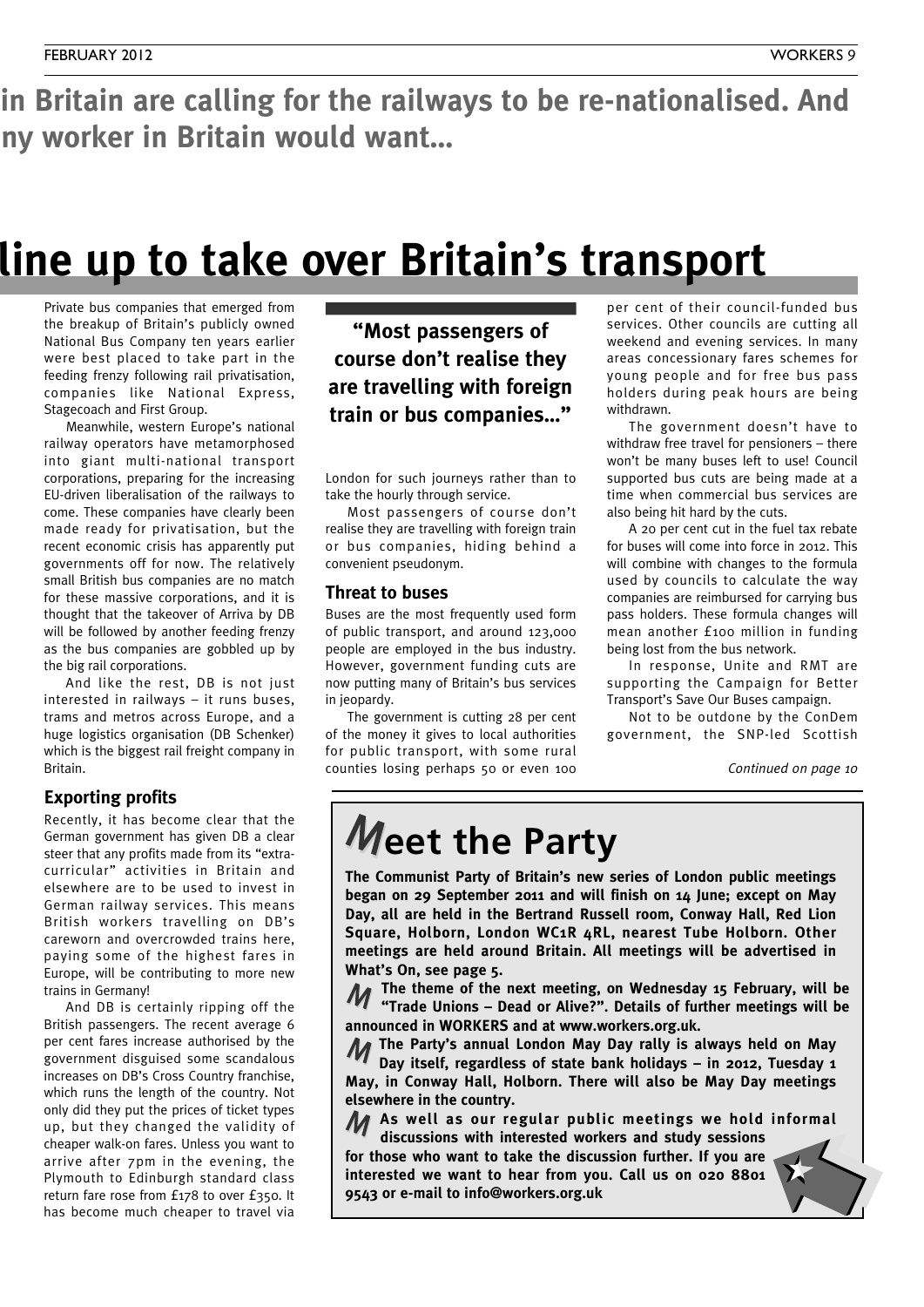*Continued from page 9*

'government' has issued a consultation paper on the future of Scotland's railways that seems to be trying to outdo the sort of draconian measures envisaged in the McNulty "Value for Money" report published last year, which the Westminster government is still considering.

It envisages breaking up the existing Scotrail franchise to allow operators to milk the profitable routes, operators like Stagecoach whose leader Brian Souter has donated millions of pounds to the SNP. Future private franchisees would have carte blanche to set whatever fare levels they wish on these routes and to introduce smartcards, which will undoubtedly rip off Scottish travellers as they have in London.

Stations could be destaffed, outsourced, or closed altogether. Scottish sleeper services could face the axe. Guards would be removed from trains, and ticket offices closed.

The more barmy suggestions are that services from England be forced to terminate at Edinburgh instead of providing through trains to Inverness, Aberdeen and Dundee, and that stations

will not need toilets or washrooms if the trains stopping at that station have those facilities.

The RMT has commented that "it is worth noting that all of these additional concessions are being proposed for a franchise that paid dividends of £18 million in 2010, £18 million in 2009, £17 million in 2008 and £21 million in 2007. In two of these years Scotrail actually paid more in dividends than it made in profit, leading to the obvious conclusion that because it does not contribute anything towards investment in the railway or rail infrastructure, and with the level of government subsidy even covering its track access charges, it is simply asset stripping Scotland's railway. The proposals from the Scottish Government allow for the intensification of this theft."

#### **Bombardier**

The government has at least given a stay of execution to the threatened last trainbuilding factory in Britain, Bombardier's Derby plant. Exactly 1,000 days after the last firm train order was made, Bombardier received an order for 130 new electric train vehicles, worth £188 million. This work will

**"In two years Scotrail actually paid more in dividends than it made in profit…"**

keep the much reduced workforce going for nearly two years, but is a fraction of the Thameslink order for 1,300 vehicles that would have secured the long-term future for Derby.

The Thameslink contract has still not been signed with preferred German bidders Siemens, and has become more and more mired in controversy. The RMT recently demanded that the government reverse the decision to award Siemens the contract after it emerged that their bid was priced in euros. With the 10 per cent decline in the value of the currency since tendering, the cost to the British taxpayer on the £1.4 billion contract has soared by £140 million.

The fight continues to defend Britain's train manufacturing capacity. **■**



### **CPBML/Workers Public Meeting, London Wednesday 15 February, 7.30 pm "Trade Unions – Dead or Alive?"**

Bertrand Russell Room, Conway Hall, 25 Red Lion Square, LondonWC1R 4RL. Nearest tube Holborn.

The press continually carry the obituaries of trade unions. Yet they survive, as organic and necessary to the working class as the air we breathe. But what state are they in? Are they truly alive, or just going through the motions? Can they re-grow, or will workers let them fade away? Come and discuss the future for working class organisation. Everybody welcome.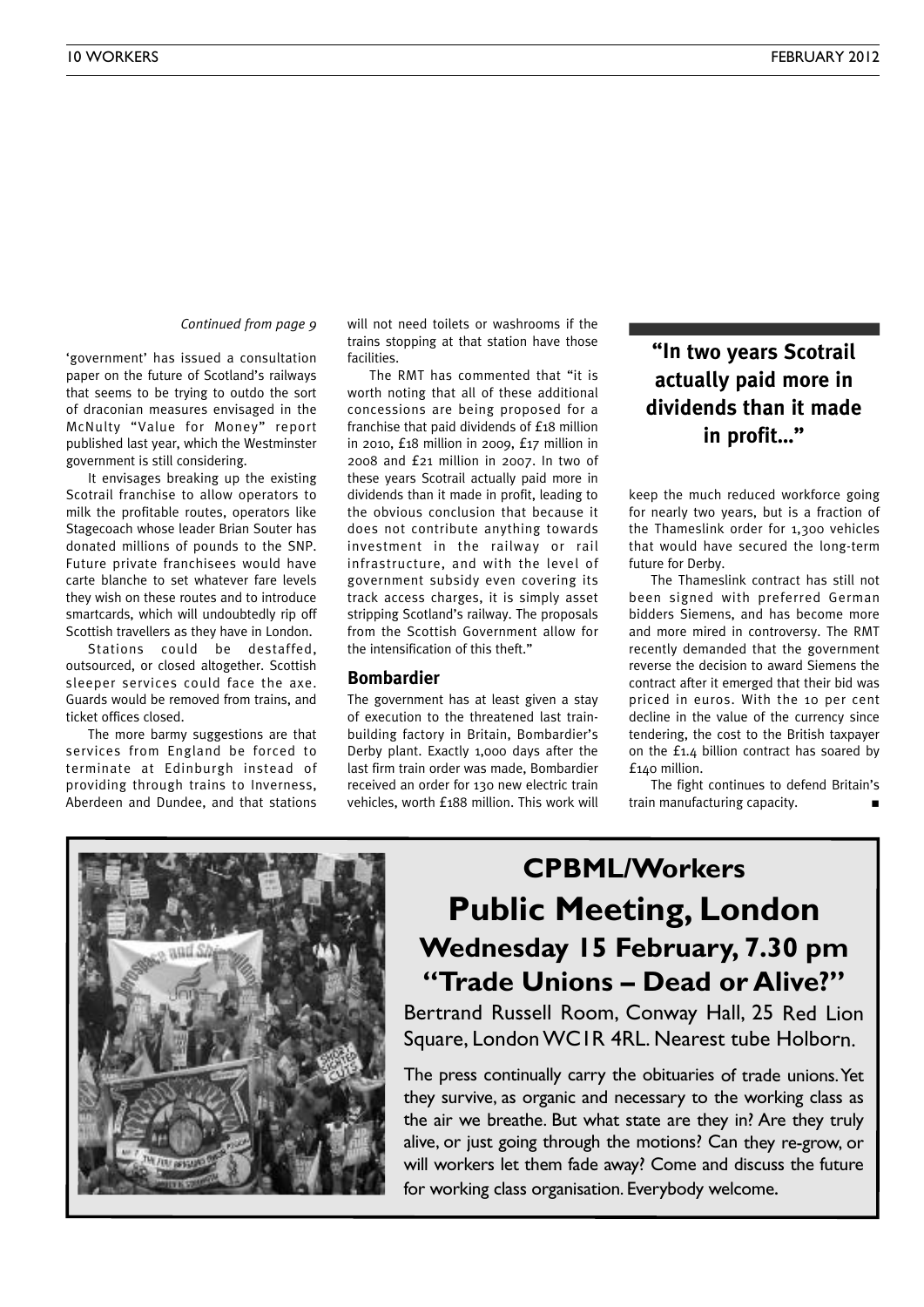**Obsessed by its Single Market, the European Union has been forcing us to accept onto Britain's health registers doctors and nurses who can't speak English…**

## **The deadly cost of "free movement"**

MOST PEOPLE in Britain will remember the case of the German doctor Dr Daniel Ubani, who came over to Britain to do a "moonlight shift" for an agency and because of his limited English language skills gave a morphine overdose which killed his patient. On his first "out of hours" NHS shift on February 16, 2008, he gave 70-year-old David Gray up to 20 times the recommended dose of diamorphine, killing him within hours.

Yet few people appreciate that the reason he was able to work in this way was a result of EU Directive 2005/36/EC called the Mutual Recognition of Professional Qualifications Directive (MRPQ). Probably even fewer know the EU is proposing to review this directive with a view to relaxing the controls even further, and the coalition government is falling over itself to lead the way.

Here is the opening paragraph of the government's response to the EU review published in September 2011:

"The modernization of the Professional Qualifications Directive comes at a crucial time in the economies of the EU. Decreasing public budgets and difficult economic circumstances cast new light on systems which originate from past decades, and create urgency to ensure that these systems do not hinder economic growth. We therefore welcome the review of the Recognition of Professional Qualifications Directive (2005/36/EC), as one of the European Commission's 12 levers to boost growth in the single market."

The systems which "originated in past decades" are the accumulated experience of professionals, their professional bodies and trade unions, which have fought to improve and maintain standards, often standards related to the safety of the public they were serving.

#### **Mutual recognition**

The MRPQ is a fundamental component of the Single Market. It allows professionals to have their qualifications, obtained in one member state, recognised in another and thus allows them to be employed anywhere within the Single Market



**Lack of planning has become a feature of the modern NHS. Above: doctors in Glasgow protest in March 2007 against a system as described as "complete chaos" with thousands of expensively trained junior doctors unplaced and without even an opportunity to be interviewed.**

irrespective of where they were trained. The Directive applies to the European Economic Area, which includes EU member states along with Norway, Iceland and Liechtenstein. The Directive was transposed into British law in 2007. There are currently 800 regulated professions across the EU with two systems for recognition of qualifications: the "general system" and "automatic recognition".

The system of automatic recognition applies to seven professions: doctors, dentists, general care nurses, midwives, pharmacists, veterinary surgeons and architects. For these professions there are "harmonized minimum training requirements". Note the word "minimum". Language competency is not viewed as part of this "minimum" requirement – the focus is on clinical and professional skills.

Yet most clinical skills – the taking of temperature, blood pressure and so on – require language competency if only to seek the patient's consent before doing the procedure. Failure to do so could make the procedure legally an assault.

Most of the professions are covered by the "general system". In this instance the directive allows that where there are "substantial differences" in training requirements between member states the host country "may impose compensation measures, requiring the applicant either to complete an adaptation period or take an aptitude test." One of the main reasons that the EU now wishes to review the 2005 Directive is that so many professions have been adept at defending their standards.

From the perspective of the EU commission, the directive has been a success, but they view the current mobility of professionals within the EU as too low. In their own estimation intra-EU trade in services represents only 25 per cent of overall trade in the EU when the services sector represents 70 per cent of Gross Domestic Product. The commission cites "burdensome and unclear procedures" as one of the main obstacles to EU citizens "exercising their rights to cross borders". However they also acknowledge that there have been particular concerns with regard to cross-border provision where public safety is at stake. This is testament to the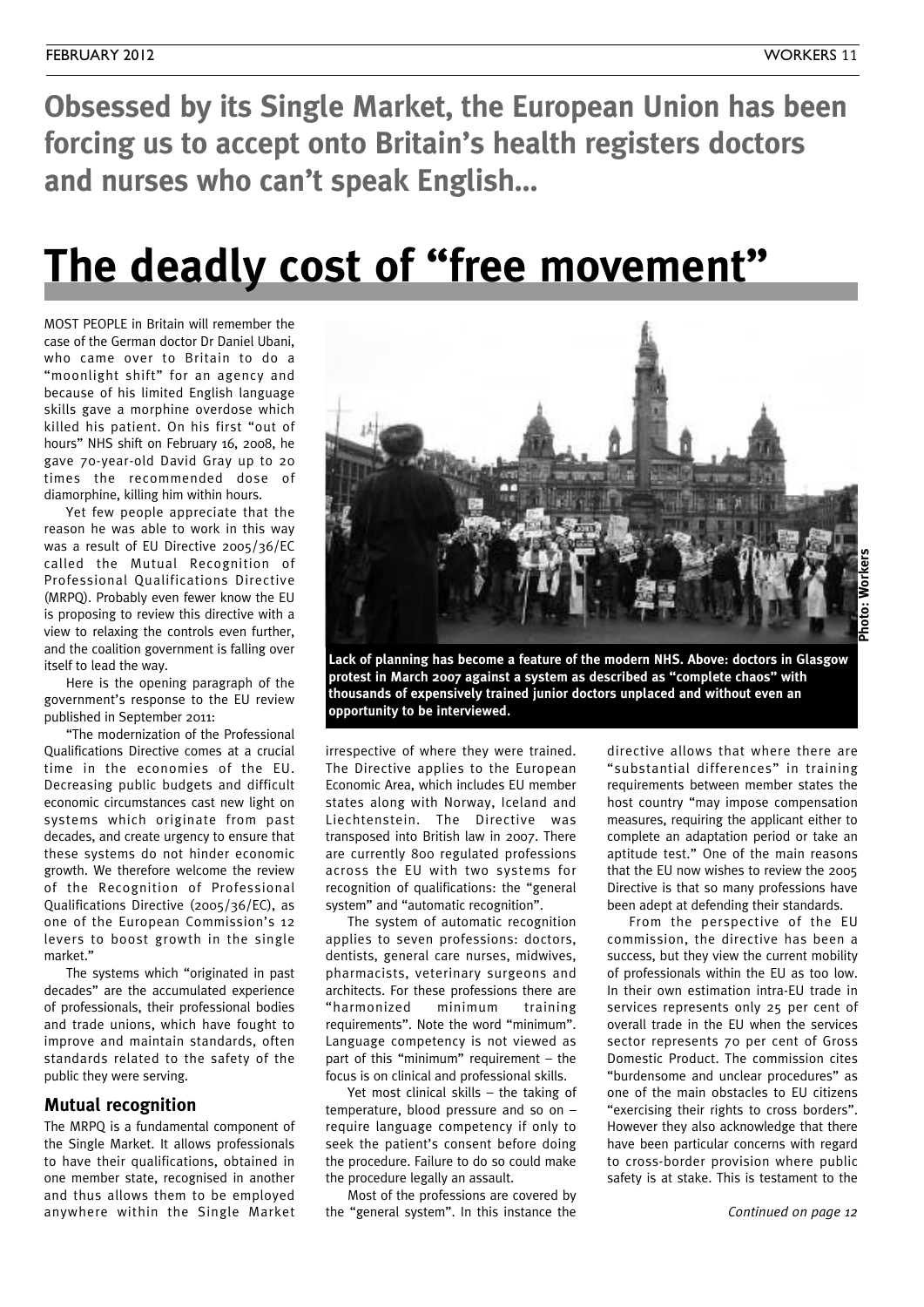

*Continued from page <sup>11</sup>*

efforts by health professionals and others in Britain to raise the alarm.

But the EU is a many-headed hydra. Realising it has been caught out on public safety in health care, it is claiming to put in extra safeguards in this area, using this as a diversion from the more general attack on all professions contained in the Directive.

#### **Language and public safety**

Under the 2005 directive as implemented in English law the requirement to test for language ability rests with the employer and not the regulator of a particular profession.

As reported in WORKERS in May 2011, this has led to a situation in health that both professionals and public find incomprehensible and dangerous. For example, whenever an overseas nurse seeks to join the UK nursing register, the regulator can expect them to provide evidence of English language competency equivalent to GCSE English, or undertake the IELTS (International English Language Test) and pass at grade 7.5 both verbal and written  $-$  i.e. at a high standard. But only if that nurse is coming from outside the EU, such as Hong Kong or South Africa.

In contrast a nurse or a doctor can come from anywhere in the EU or wider EEA area and join the UK register without any language test. The responsibility for

language testing rests with their employer.

The nursing unions and the regulatory body the Nursing Midwifery Council (NMC) have publicly expressed their concerns about this issue for a number of years. In March 2011 the NMC submitted evidence to the commission on behalf of all 26 nursing regulators across Europe demanding the authority to test language skills prior to putting someone on the register. The chief executive of the Patients Association also raised concerns: "How can we allow Europe to direct something as important as the delivery of safe care, particularly for older people?"

The government says that it should be up to the individual employer to test language competency, but the case of Dr Daniel Ubani shows how risky this can be. The different level of scrutiny between NHS trusts was exposed at the inquest for the patient killed by Ubani. In June 2007 Leeds

#### **Timetable for EU attack**

| EU Directive on Mutual Recognition of Professional Qualifications<br>(MRPO)                         |
|-----------------------------------------------------------------------------------------------------|
| <b>MRPQ transposed into British law</b>                                                             |
| EU Commission announces an "evaluation" of the directive                                            |
| <b>EU launches a consultation</b>                                                                   |
| UK Green Paper on Modernising the Professional Qualifications<br><b>Directive</b>                   |
| UK government response to EU Commission supportive of further<br>relaxation of controls on movement |
| Commission's proposals for change expected                                                          |
| <b>New Directive expected</b>                                                                       |
|                                                                                                     |

Primary Care Trust (PCT) tested Ubani's language skill and he was told he had not passed the language exam. He had only scored a 6 on the IELTS test, but a mere month later he successfully applied to a different trust for formal registration as a GP. The Cornwall and Isles of Scilly PCT did not bother with a test "because he was an EU doctor", and placed him on the nationwide performance register. This meant Ubani could work anywhere in England and Wales.

It emerged at the inquest that the out of hours company which used Ubani's services told him to return to Germany the day after he killed David Gray. Ubani, now 68, has since been suspended by the General Medical Council in Britain but continues to practise in Germany.

#### **Fitness to practise**

Health professionals in Britain are required to demonstrate that they have undertaken a certain amount of continuing professional development each year. But the EU directive again does not allow the regulator to impose this requirement on EU health professionals: it gives this responsibility to individual employers. Dr Ubani was working as an out of hours GP but it emerged at the inquest he had never practised as a GP in Germany. He mainly does plastic surgery work. The Nursing and Midwifery Council recently told a House of Lords committee that it had been "required to register nurses who had not had practice experience within 20 years". There has been no attempt to rectify this omission in the proposed new version of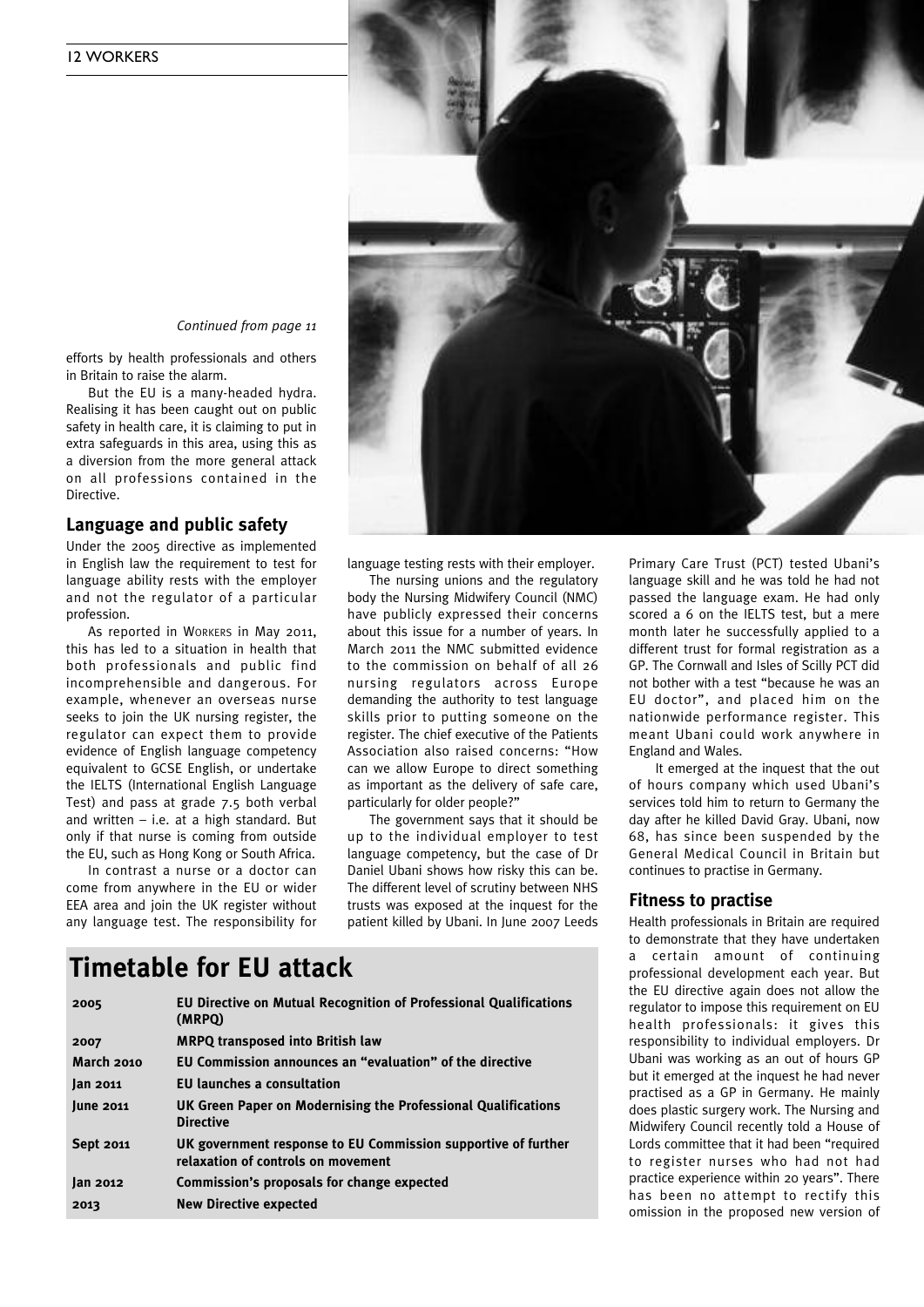

the directive. Even the British government has had to express concern on this:

"We have heard strong concerns from our partners and stakeholders concerning health professionals seeking recognition who have been out of practice in their home State for a number of years, but then seek to practice in another Member State. The current Directive seems to require competent authorities to register professionals who met minimum training standards some years ago, but have not practiced recently."

As in the case of Ubani someone struck off in one country can freely practise in another, avoiding the consequences of their malpractice. Dr. Hamish Meldrum of the British Medical Association, speaking in Cardiff in June 2011, reported: "We are aware of several cases where doctors have been removed from the medical register in this country because of fitness to practise problems, but are still practicing elsewhere in the EU. I am afraid EU law seems to put freedom of movement rather higher than protection of patients."

The only forum that appears to have explored the issue fully (but only in relation to health professionals) is the European Union Committee of the House of Lords. It has published a report with the promising title of "Safety First: Mobility of Healthcare Professionals in the EU"\*. Indeed the introduction to their report states:

"The number of incidents which have occurred as result of failures of the Directive may be considered statistically low but where they have occurred he results have been devastating. Confidence in the Directive, particularly in relation to those professions covered by automatic recognition, has been severely undermined as a result, leading to fear in some quarters that mobility has been prioritised over public safety."

The House of Lords heard from witnesses including regulatory bodies and Royal Colleges, but sadly none fundamentally questioned the nature of the Directive. This allowed the House of Lords final report to include a Jane Austen type clause that read "It is generally acknowledged that the free movement of services provides benefits for the EU as a whole, for its individual member states and for its citizens. None of our witnesses sought to question this."

#### **Alarming**

Yet many did raise the issues of language and fitness to practise, and even more alarming information about the registration of health professionals came to light. For example in some regions of Spain there is no formal or compulsory regulatory system for nurses – no register!

The House of Lords response to the commission on health professionals was much more robust than that of the House of Commons. In particular they said in relation to language competency that the current and proposed Directive "strikes the wrong balance between facilitating mobility and ensuring public safety". They specifically called for regulators to be able to test language competency.

In London the population is predicted to grow by 13 per cent in the next 20 years with the elderly population rocketing by 34 per cent in the same period. But the London Strategic Health Authority, soon to be replaced by a new body, has announced that the number of training places for adult nurses is expected to be reduced by around 420 between 2011/12 and 2012/13, down from 2,000 to 1,580.

In January a nameless Department of

#### **"A doctor can come from anywhere in the EU and join the UK register without any language test…"**

Health spokesperson told NURSING TIMES magazine that a 40 per cent increase in the number of EU nurses joining the UK register from 2010 to 2011 was one reason that fewer students would be needed.

So in the year after nursing in England has moved from Diploma to Degree status, the number of students is slashed and EU nurses (many prepared at sub Diploma level) join the register! The irony was not lost on a string of nurses who commented with fury on the online version of the NURSING TIMES article – including some recently made redundant and third year students struggling to find jobs.

#### **Fighting back**

The current Directive is dangerous. The new version is potentially even more so. See the Box, left, for the timeline of this particular EU attack. As WORKERS goes to press many union branches are preparing motions for conference and if ever a topic needed to be understood and debated, here is one.

We need to emulate the two sons of David Gray who have never stopped campaigning against this system. They have fought relentlessly to have Ubani removed from the register in Germany. Last year Ubani took them to court to try and prevent them speaking up. Ironically the German courts said that the sons could keep speaking up and Ubani could not silence them, but apparently no law in Germany or European court can prevent this negligent doctor practising.

The law is an ass. The wording of this Directive needs to be turned on its head. Professionals in every country should mutually recognise the right of professionals to organise in their own country.

<sup>\*</sup>http://www.publications.parliament .uk/pa/ld201012/ldselect/ldeucom/201/20 1.pdf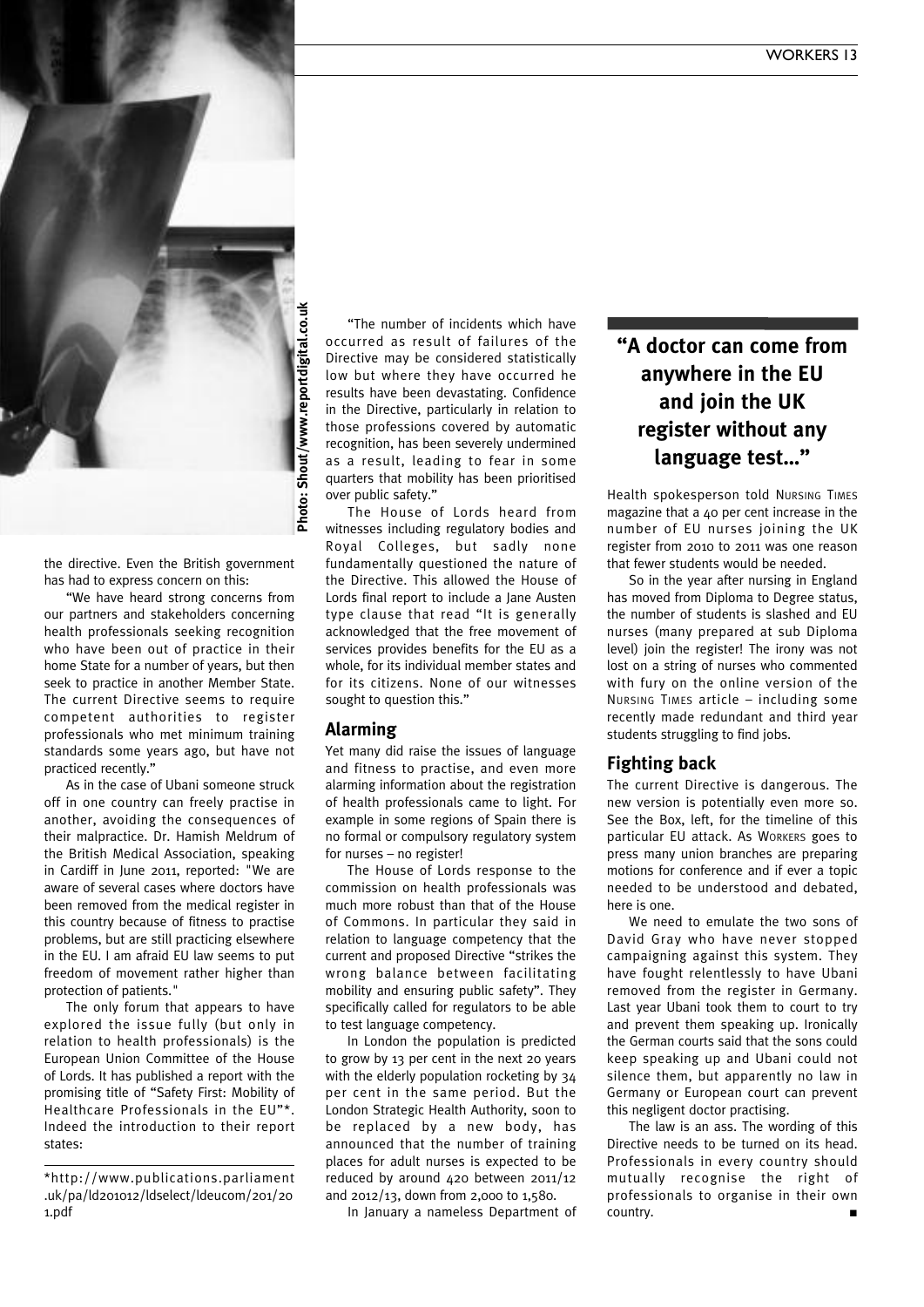## **The First World War was not a surprise. The events and forces that festering for decades.…**

## **1914: The road to catastrophe**

WHEN THE First World War broke out on 4 August 1914, it did so against a background of intensifying conflicts and rivalries between the leading capitalist powers. Rival capitalisms were set on a gradual drift towards world conflagration as the differing interests and alliances locked market competitors into opposition and implacable hostility.

Probably the first impulse to general war can be traced back to the Prussian victory over France in 1870. The resulting unification and creation of the German Empire in 1871 led to a change in the balance of capitalist powers in Europe, with Germany now the strongest military might on the continent, possessing large and expanding industrial resources.

Germany annexed Alsace-Lorraine after 1870, throwing the French state into an alliance with Russia, splitting Europe into two opposing camps and opening up a period of competitive armament and a militaristic environment. Additionally, the war's wake brought about the political regrouping of Europe on the basis of Franco-German antagonism.

The period prior to the First World War was one of unprecedented economic rivalry and shifting economic strengths. Industrial developments in France, Belgium, Italy, Russia, India, Japan but above all in Germany and America, had put an end to the British capitalist monopoly of the world market that had held sway in the first half of the 19th century.

It was a dangerous mix of rising and declining capitalist powers, emerging and waning imperial forces, strutting the world looking for advantage. As now, the pursuit of profits by finance capital was the chief political dynamic, and the workings of capitalism itself led to war.

The nations of Europe were also competing in their colonial expansion. In the 1880s and 1890s the pace of imperialist competition increased, especially in Africa and the Far East. Those powers possessing no colonies, notably Italy and Germany, thought they should have some.

Colonies were profitable to finance capital. Britain secured control of Egypt and a powerful colonial empire in southern Africa; France took possession of Tunis in north Africa and Tonkin in east Asia; Italy secured a foothold in Abyssinia; Russia accomplished its conquests in central Asia, pushed into Manchuria and extended control across Siberia to the Pacific with the Trans-Siberian railway; Germany won its first colonies in Africa and in the South Seas; the USA procured the Philippines.

There was a chain of bloody wars and conquests in imperial expectation of economic gain and to safeguard frontiers or exclude rivals from vacant territory. All these colonial developments created new, extra-European antagonisms: between Italy and France in northern Africa, France and Britain in Egypt, Britain and Russia in central Asia, Russia and Japan in eastern Asia, Japan and Britain in China, and the USA and Japan in the Pacific Ocean.

#### **Rivalries**

Imperialist rivalries led to rapid growth of militarisation. By 1897, German military policies underwent radical change moving from Bismarck's strategy of power on land across the continent to challenging for supremacy on the ocean as well. Germany attempted to rival Britain as the world's greatest naval force, a feverish naval race began, with the building of dreadnoughts and battleships on both sides.

Imperial Britain, facing the rise of the new Imperial German High Seas Fleet, committed resources to staying ahead at sea. In 1904, Britain created a North Sea Fleet based at Rosyth on the east coast of Scotland to counter the threat from the large German navy.

Europe divided into rival alliance systems. Often begun as defensive manoeuvring, they became offensive structures escalating the scale of conflict and animosities. Between 1879 and 1902, the German–Austrian and Franco–Russian treaties were made, followed by the Triple Alliance of Germany, Austria and Italy, the England and France entente, the England and Russia entente, and then Britain allied with Japan. In 1914 alliances dragged nations into war.



**The Australian 6th Division marching to the Somme.**

Crises and flashpoints brought the world to the verge of a general conflict: Morocco, Macedonia, Bosnia, Agadir and Albania. But each time a greater clash was postponed, as the sides were not yet ready with military preparations, though the final conflict was already forming.

#### **What might have been**

The only force that might have prevented the world war – the working classes of the world, particularly Europe – did not do so. In 1907 and 1912 the Second International (of workers' organisations) had declared: "Should war nevertheless break out, it shall be the duty of the social democracy to work for a speedy peace, and to strive with every means in its power to utilise the industrial and political crisis to accomplish the awakening of the people, thus hastening the overthrow of capitalist class rule." But as the German Communist, Rosa Luxemburg, observed in 1915, "The first thunder of Krupp cannons in Belgium welded Germany into a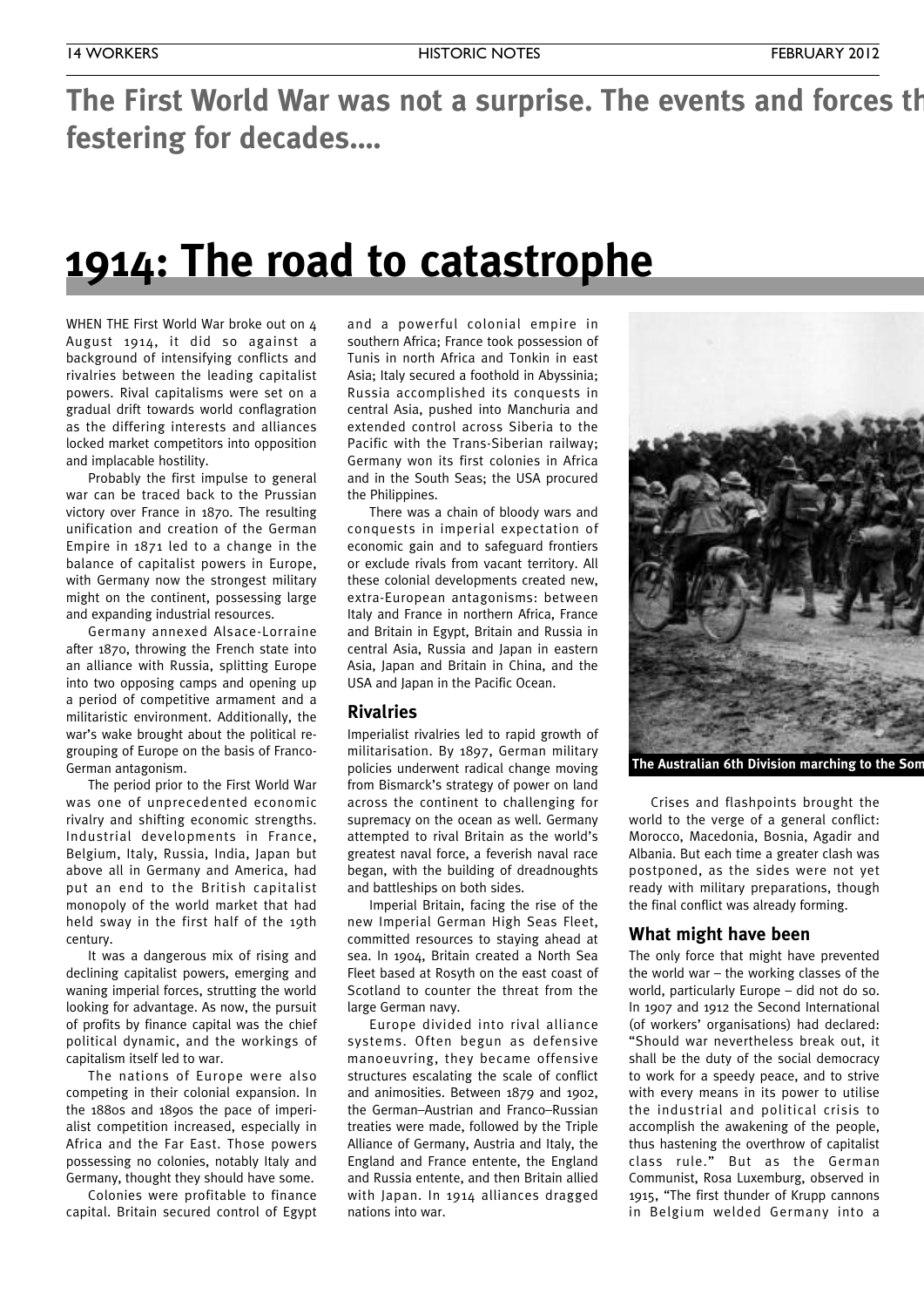## **I** had been



wonderland of social harmony."

Across Europe there was a working class retreat into "defence of nation, defence of empire". International social democracy capitulated to capitalism's whims and working men killed and destroyed each other in the 'methodical, organised, gigantic murder' of world war. The major social democratic parties of Germany, France and Britain rushed to the 'defence of their fatherlands' and in patriotic frenzy voted for war credits and clamoured about enemies.

It was left to Lenin and the Bolshevik Party in Russia in October 1917 to take workers out of an imperialist war and recognise its real aims – the seeking of territory and spheres of influence, trade advantage, raw materials, control of trade routes, and political, economic or military domination of vulnerable nations.

The inter-imperialist war happened brought the mass slaughter of an estimated 10 million people plus 20 million wounded. History warns. **■**

## **More from our series on aspects of Marxist thinking** More from our series or<br> **CAPITALISM**

**The apologists of capitalism harp on endlessly about the supposed downsides of socialism. Their tongues fall conveniently still when it comes to the glaring defects of the capitalist world. Partisan media commentators never count the cost of living with capitalism. Invariably the destruction and catastrophes associated with the bourgeois system are presented as inexplicable, unavoidable, unfortunate events that we are fated to endure.**

Of the many unacceptable costs of living with capitalism, probably the biggest is its periodic tendency to generate massive military conflicts, orgies of mutual slaughter that originate in the same way. Contradictions and economic conflicts between capitalist blocs gradually escalate, become increasingly antagonistic then eventually erupt into global wars, consuming colossal numbers of lives and obliterating resources.

So far capitalism has spawned two devastating world wars. We should never forget their cost, but equally we should recall what generated them and therefore ensure they are never repeated. The world wars were fearsomely destructive of property and economic production, but over time, and with much sacrifice and effort, economies can be rebuilt and restored. The world wars were also shockingly destructive of life; nothing can restore that precious quality.

Historians estimate the number of military and civilian casualties in the First World War at 37 million people: 10 million military personnel plus 7 million civilian deaths, with a further 20 million wounded. Estimates of fatalities in the Second World War range from 50 to 70 million people, with one source calculating there were over 25 million military and over 37 million civilian deaths – misery that was totally avoidable. These huge losses happened because capitalism was allowed to determine how the world developed, producing debilitating economic and political contradictions among leading powers that could not be confined to peaceful means.

Examination of our contemporary world reveals many disturbing parallels to previous pre-war periods, in particular, the existence of acute differences of economic and political interest between the great powers. The world is increasingly characterised by competing forces contesting trade, resources, minerals, oil, even water.

The past is always a source of instruction to the present. Today it warns us there is a new danger of capitalism sucking workers into another catastrophic world war. The safety of our world is too important to be left in the hands of such a tainted system. The one sure way to avoid the nightmare of a third world war is through workers internationally enforcing their own peaceful outcome on the planet by pursuing socialist agendas of mutual construction and mutual respect.

#### **Interested in these ideas?**

• Go along to meetings in your part of the country, or join in study to help push forward the thinking of our class. Get in touch to find out how to take part.

• Get a list of our publications by sending an A5 sae to the address below, or by email.

• Subscribe to WORKERS, our monthly magazine, by going to www.workers.org.uk or by sending £15 for a year's issues (cheques payable to WORKERS) to the address below.

#### **WORKERS**

78 Seymour Avenue, London N17 9EB

email info@workers.org.uk www.workers.org.uk phone 020 8801 9543